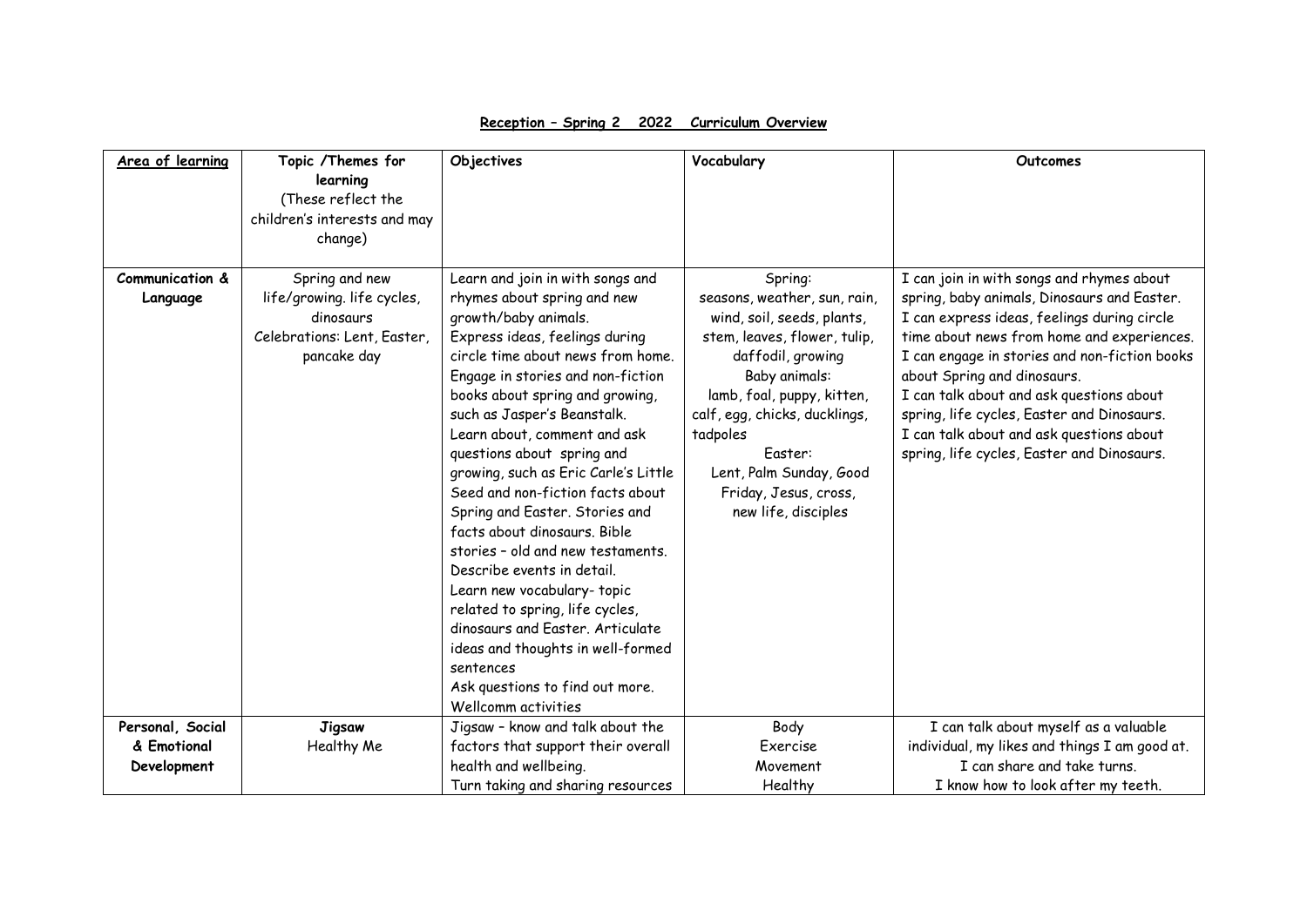| Jigsaw scheme of   |                               | Tooth brushing                      | Foods                       | I can talk about my feelings and emotions.   |
|--------------------|-------------------------------|-------------------------------------|-----------------------------|----------------------------------------------|
| work for 4 and 5   |                               | Class charter - kind hands, kind    |                             | I can talk about factors that support my     |
| year olds          |                               | feet, kind words                    |                             | overall health and wellbeing.                |
| Physical           | P.E. Apparatus -              | See whole school Salford PE         | Letter formation rhymes     | I can move in different ways and use         |
| Development        | Outdoor provision,            | scheme of work                      | Squiggle actions            | apparatus.                                   |
|                    | polytunnel-digging and        | Develop overall body strength,      | Types of apparatus, such as | I can develop overall body strength, co-     |
|                    | planting.                     | co-ordination, balance and agility. | horse, balancing beam       | ordination, balance and agility.             |
|                    | Develop their small motor     | Outdoor provision                   | Dough disco movements       | I can develop the foundations of             |
|                    | skills so that they can use a | Squiggle                            |                             | handwriting.                                 |
|                    | range of tools competently.   | Dough disco                         |                             |                                              |
|                    |                               | Develop the foundations of          |                             |                                              |
|                    |                               | handwriting.                        |                             |                                              |
| Literacy           | Stories, non-fiction books,   | Monster Phonics - segmenting        | Phonemes                    | I can write my name.                         |
|                    | songs and rhymes about        | and blending sounds in words,       | Segment                     | I can read letters by saying the sounds for  |
|                    | Spring, Easter, baby          | learning letter sounds, phoneme     | Blend                       | them.                                        |
|                    | animals, dinosaurs            | /grapheme correspondence.           | Letter sounds               | I can read words/simple sentences made up    |
|                    | Easter egg hunt -following a  | Give meaning to marks               | Letter names                | of words with known sound - letter           |
|                    | map and instructions          | Letter formation                    | Alphabet                    | correspondences. I can write labels/captions |
|                    |                               | Name writing                        | Digraphs                    | using my phonic knowledge.                   |
|                    |                               | Write simple words, labels and      |                             |                                              |
|                    |                               | captions and sentences about        |                             |                                              |
|                    |                               | Spring, life cycles, Easter,        | See Communication and       |                                              |
|                    |                               | dinosaurs                           | language for vocabulary.    |                                              |
|                    |                               | Book handling, reading simple       |                             |                                              |
|                    |                               | words and storytelling              |                             |                                              |
| <b>Mathematics</b> | See White Rose Maths          | Building 9 and 10, making ten,      | Numbers to 10 and beyond    | I can compare, combine numbers to ten.       |
|                    | Scheme                        | ordering and counting back,         | More/less                   | I can recognise 0-10 and combine two         |
|                    |                               | comparing numbers, match, build     | Add and subtract            | groups.                                      |
|                    |                               | and print with 3D shapes,           | Features of 3D Shapes       | Can I match, build and print with 3D shapes. |
|                    |                               | patterns                            |                             |                                              |
| Understanding      | Spring, growing and life      | Understand the effect of            | See Communication and       | I can talk about the effect of changing      |
| the World          | cycles (Hatching chicks -     | changing seasons on the natural     | language vocabulary         | seasons on the natural world.                |
|                    | whole school)                 | world around them.                  | Spring                      | I can recognise that people have different   |
|                    | Easter celebration            | Explore the natural world around    | weather                     | beliefs and celebrate special times in       |